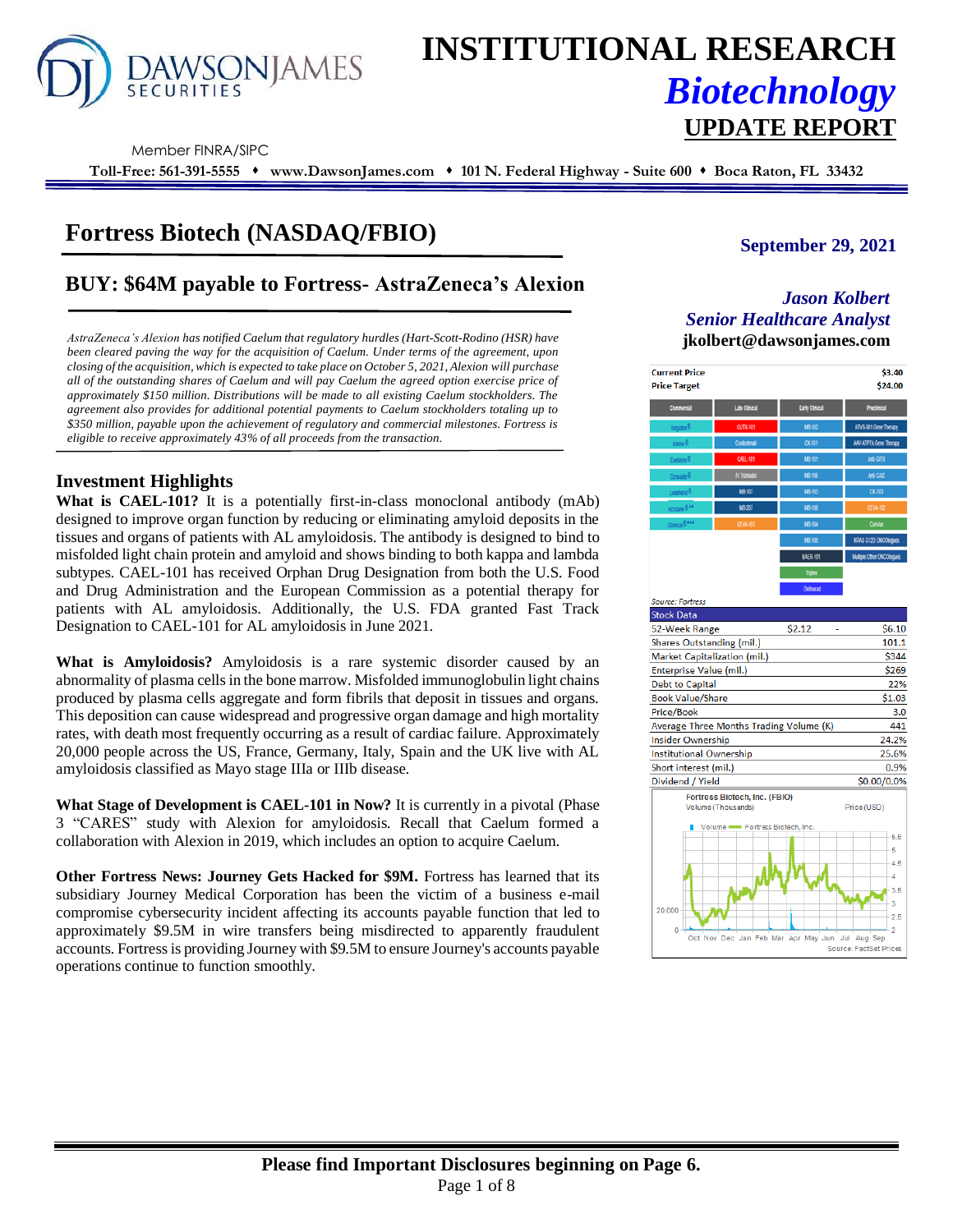

**Valuation:** How to value Fortress? As a reminder, Fortress, as the controlling entity, reports consolidated statements. Our valuation expenses are based on GAAP numbers, but we recognize this is conservative. If we substituted Non-GAAP projections, it would actually result in a higher valuation. There are multiple ways to value a "platform therapeutics company" such as Fortress that has a majority ownership in multiple public companies with the rights to royalties and milestones (such as monetization of a priority voucher), plus the company has its own internal products that are generating revenues and internal private companies that have their own therapeutic pipeline candidates. We choose to model the key products as they exist (inside and outside the company) and project them based on the ownership percentage to the Fortress income statement. We recognize that this is a "model." It is a method to forecast future value, i.e., reporting the revenues of outside companies based on the percentage ownership (not as a 100% consolidated entity), but we do show the consolidated expenses as they are currently reported by Fortress. We view our method as doubly conservative; that is, we cut the revenues but not the expenses. One might argue we need to assess each outside company, determine net income, and apply valuation metrics, based on the projected value of the external company. We leave that for "others" to do, as our purpose is to determine: is their upside to Fortress based on the value of the holding in the external companies, the product royalties, the annual stock dividend, and the internal companies and P&L metrics of Fortress itself? We conclude yes. In our model, we do separate and show our projected revenues, royalties, and milestones. We model external and internal products. We then assume R&D, SG&A based on the current consolidated numbers. We project the share count as well as revenues, expenses, and, ultimately, net income out to 2030. For each individual product, we make certain assumptions about the timing and probability of success and apply these assumptions to our model. We apply a probability of success in our therapeutic models. This ranges from as low as 30% to as high as 70% based on what we feel is the therapeutic risk that the product will advance. In addition to the success factor, we apply a 15% discount rate (r) in our Free Cash Flow to the Firm (FCFF), Discounted EPS (dEPS), and Sum of the Parts (SOP) models. We then average the result and round to the nearest whole number to derive our \$24.00 12-month price target.

**Risks to our thesis include the following:** (1) commercial; (2) regulatory; (3) clinical; (4) financial; and (5) intellectual property. We review these and other risks in the Risk Analysis section of this report.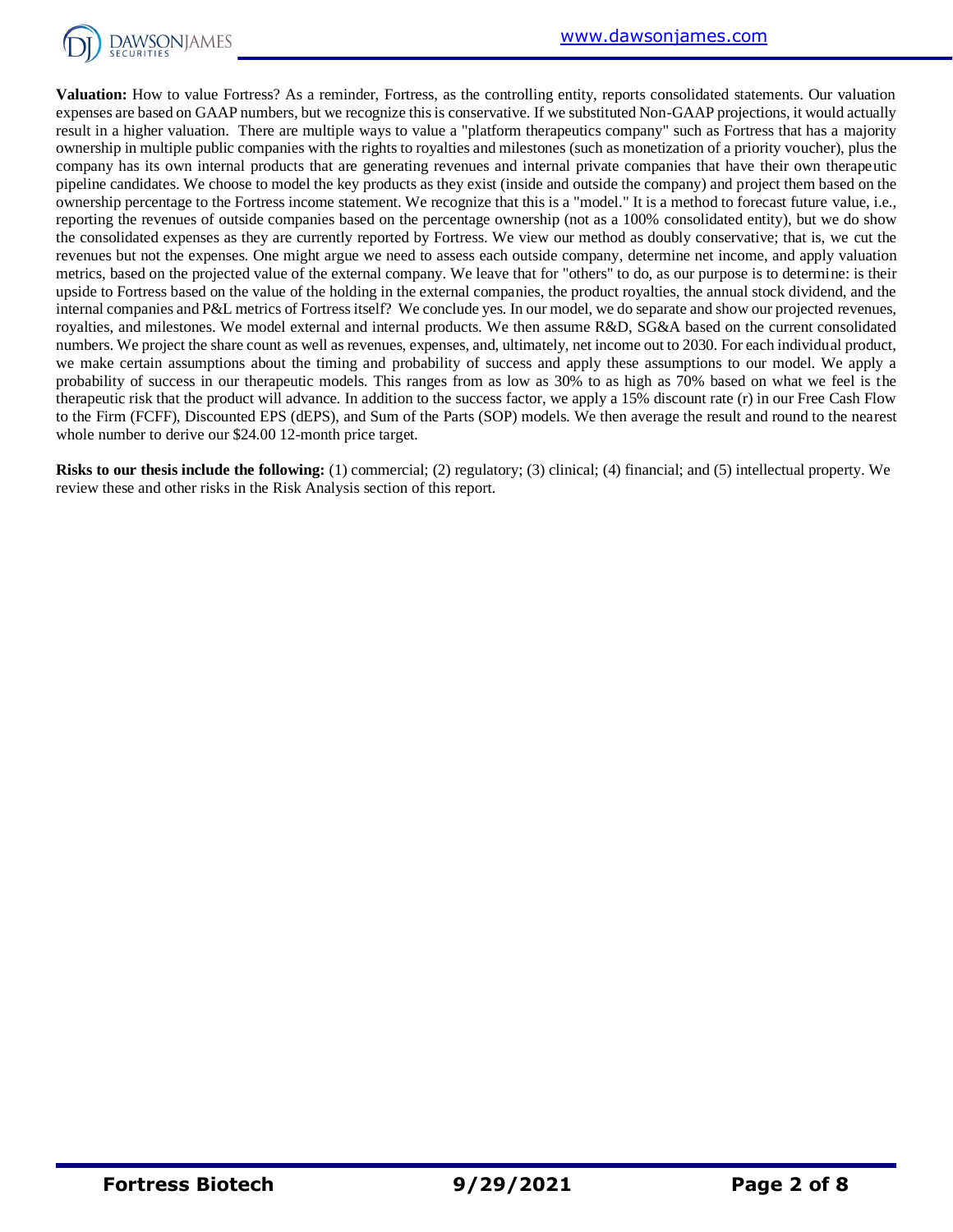

#### **Exhibit 1. Income Statement**

|                                                                                                                                                                                                                                | 2019A           | 2020A        |           |           |            |                 |            |               |                |                     |                 |                |                    |                           |                           |                 |                |                            |                       |                |
|--------------------------------------------------------------------------------------------------------------------------------------------------------------------------------------------------------------------------------|-----------------|--------------|-----------|-----------|------------|-----------------|------------|---------------|----------------|---------------------|-----------------|----------------|--------------------|---------------------------|---------------------------|-----------------|----------------|----------------------------|-----------------------|----------------|
| Probability Revenue Forecast: ('000)                                                                                                                                                                                           |                 |              |           |           |            |                 |            |               |                |                     |                 |                |                    |                           |                           |                 |                |                            |                       |                |
| Avenue Therapeutics: IV Tramadol end use sales<br>Percent Owned by Fortress                                                                                                                                                    | 32%             | 32%          | s<br>32%  | s<br>32%  | s<br>32%   | 32%             | \$.<br>32% | -S<br>32%     | -S<br>32%      | $\mathbf{s}$<br>32% | 32%             | 329            | 32%                | 32%                       | 32%                       | 32%             | 32%            | 329                        | 329                   | 32%            |
| <b>Revenues Attributed back to Fortress</b>                                                                                                                                                                                    |                 |              |           |           |            |                 |            |               |                |                     |                 |                |                    |                           |                           |                 |                |                            |                       |                |
| Mustang Bio - Bubble Boy (MB-107)                                                                                                                                                                                              |                 |              |           |           |            |                 |            | 19,406<br>- S | 22.781<br>-S   | 18.563 \$           | 23.625          | 84.375         | 180.000            | 255,938                   | 278,438<br>s              | 267.188         | 328.125        | 300,000<br>s               | 261.563               | 215.625<br>s.  |
| Percent Owned by Fortress                                                                                                                                                                                                      | 30%             | 30%          | 30%       | 30%       | 30%        | 30%             | 30%        | 30%           | 30%            | 30%                 | 30%             | $30^\circ$     | 30%                | 30%                       | $30^\circ$                | 30%             | 30%            | 30 <sup>o</sup>            | 30 <sup>°</sup>       | 30%            |
| <b>Revenues Attributed back to Fortress</b>                                                                                                                                                                                    |                 |              |           |           |            |                 |            | 5,822         | 6.834          | 5.569               | 7,088           | 25,313         | 54,000             | 76,781                    | 83,531                    | 80.156          | 98,438         | 90,000                     | 78,469                | 64,688         |
| Cvprium -CUTX-101 - Menkes Disease                                                                                                                                                                                             |                 |              | - \$      | s         | . .<br>- 5 | $\sim$          | $\sim$     | $5.175$ \$    | 6.075<br>- \$  | 4.950 S             | 6.300           | 22.500         | 67,500             | 112,500                   | 157,500                   | 180,000         | 180.000        | 180,000<br>s               | 180,000               | 180,000<br>s.  |
| Percent Owned by Fortress                                                                                                                                                                                                      | 89%             | 89%          | 89%       | 89%       | 89%        | 89%             | 89%        | 89%           | 89%            | 89%                 | 89%             | 89%            | 89%                | 89%                       | 89%                       | 89°             | 89%            | 89                         | 89                    | 89%            |
| <b>Revenues Attributed back to Fortress</b>                                                                                                                                                                                    |                 |              | - 0       | - 0       | $\Omega$   |                 |            | 4,606         | 5,407          | 4,406               | 5,607           | 20,025         | 60.075             | 100.125                   | 140,175                   | 160,200         | 160,200        | 160,200                    | 160,200               | 160,200        |
| CheckPoint (Cosibelimab PD-L1)                                                                                                                                                                                                 |                 |              |           |           |            |                 |            | s.<br>$\sim$  | $\sim$<br>- \$ | $\sim$<br>s         | $\sim$          | $\sim$         | 29,945             | 94.112                    | 188,224                   | 282.336         | 376,448        | 470.559                    | 564.671               | 658,783<br>s   |
| Percent Owned by Fortress<br><b>Revenues Attributed back to Fortress</b>                                                                                                                                                       | 32%             | 32%          | 32%       | 32%       | 32%        | 32%             | 32%        | 32%           | 32%            | 32%                 | 32%             | 32%            | 32%<br>9,582       | 32%<br>30.116             | 32 <sup>°</sup><br>60.232 | 32%<br>90.347   | 32%<br>120.463 | 32 <sup>o</sup><br>150,579 | $32^\circ$<br>180,695 | 329<br>210.811 |
| CK-101 end use sales                                                                                                                                                                                                           |                 |              |           |           |            |                 |            |               |                |                     |                 |                | 271,206            | 542,413                   | 650,896                   | 759,378         | 813,619        | 867,861                    | 922,102               | 976,343        |
| Percent Owned by Fortress                                                                                                                                                                                                      | 32%             | 32%          | 32%       | 32%       | 32%        | 32%             | 32%        | 32%           | 32%            | 32%                 | 32%             | 32%            | 32%                | 32%                       | 32%                       | 32%             | 32%            | 329                        | $32^{o}$              | 32%            |
| <b>Revenues Attributed back to Fortress</b>                                                                                                                                                                                    |                 |              |           |           |            |                 |            |               |                |                     |                 |                | 86.786             | 173.572                   | 208.287                   | 243,001         | 260.358        | 277.715                    | 295.073               | 312,430        |
| Journey Medical Corporation (Dermatology)                                                                                                                                                                                      | 34,921          | 44.531       | 10.719    | 15,288    | 15,000     | 15,000          | 53,437     | 12.536        | 14.171         | 13,081              | 14.716          | 54.506         | 59.956             | 65.952                    | 72.547                    | 79,802          | 87.782         | 96,560                     | 106,216               | 116,837        |
| Percent Owned by Fortress                                                                                                                                                                                                      | 100%            | 100%         | 100%      | 100%      | 100%       | 100%            | 100%       | 100%          | 100%           | 100%                | 100%            | 100%           | 100%               | 100%                      | 100%                      | 100%            | 100%           | 100%                       | 100%                  | 100%           |
| <b>Revenues Attributed back to Fortress</b>                                                                                                                                                                                    | 34.921          | 44.531       | 10.719    | 15,288    | 15,000     | 15,000          | 56,007     | 12.536        | 14.171         | 13,081              | 14,716          | 54.506         | 59.956             | 65.952                    | 72,547                    | 79.802          | 87.782         | 96,560                     | 106,216               | 116,837        |
| Other Revenue Back to Fortress                                                                                                                                                                                                 | 1,708           | 1.068        | 868       | 155       | 150        | 150             | 1,323      | 230           | 240            | 250                 | 280             | 1.000          | 1,100              | 1,210                     | 1,331                     | 1,464           | 1,611          | 1,772                      | 1,949                 | 2,144          |
| <b>Fortress Revenues</b>                                                                                                                                                                                                       | 36,629          | 45,599       | 11,587    | 15,443    | 15,150     | 15,150          | 57,331     | 23,194        | 26,653         | 23,306              | 27,691          | 100,843        | 271,499            | 447,756                   | 566,102                   | 654,970         | 728,851        | 776,826                    | 822,601               | 867,109        |
|                                                                                                                                                                                                                                |                 |              |           |           |            |                 |            |               |                |                     |                 |                |                    |                           |                           |                 |                |                            |                       |                |
|                                                                                                                                                                                                                                |                 |              |           |           |            |                 |            |               |                |                     |                 |                |                    |                           |                           |                 |                |                            |                       |                |
| Avenue Therapeutic (IV Tramadol) Royalties (4.5% on sales > \$325M)<br>Associate Milestones                                                                                                                                    |                 |              |           |           |            |                 | s          |               |                |                     |                 |                |                    |                           |                           |                 |                |                            |                       |                |
|                                                                                                                                                                                                                                |                 |              |           |           |            |                 |            |               |                |                     |                 |                |                    |                           |                           |                 |                |                            |                       |                |
| Mustang Bio - Bubble Boy (MB-107) Prob. Adj. Royalties - 4.5%                                                                                                                                                                  |                 |              |           |           |            |                 |            | s<br>873 \$   | 1,025<br>\$    | 835 \$              |                 | 1,063 \$ 3,797 | $\sim$             | $8,100$ \$ 11,517.19 \$   | 12,530 \$                 | $12,023$ \$     | 14,766         | 13,500<br>\$               | $11,770$ \$<br>l s    | 9,703          |
| <b>Associate Milestones</b>                                                                                                                                                                                                    |                 |              |           |           |            |                 |            |               |                |                     |                 |                |                    |                           |                           |                 |                |                            |                       |                |
|                                                                                                                                                                                                                                |                 |              |           |           |            |                 |            |               |                |                     |                 |                |                    |                           |                           |                 |                |                            |                       |                |
| Cyprium - CUTX-101 Menke's Disease - Prob. Adj. Royalties - 4.5%                                                                                                                                                               |                 |              |           |           |            |                 |            | 311<br>-S     | 365<br>-S      | 297<br>-S           | 378<br>s        | 1,350          | $11,475$ \$<br>s.  | 28,125                    | 39,375<br>s               | 45,000<br>l S   | 45,000         | 45,000<br>s                | 45,000                | 45,000<br>l S  |
| Associate Milestones                                                                                                                                                                                                           |                 |              |           |           |            |                 |            | 2.300 S<br>s. | 2.700 \$       | 2.200 S             | 2,800           | \$10,000       | l s<br>$10,000$ \$ | 10,000                    | s<br>10,000               | l s<br>10,000   | 10,000<br>s.   | s.<br>10,000               | s<br>10,000           | 10,000<br>l s  |
|                                                                                                                                                                                                                                |                 |              |           |           |            |                 |            |               |                |                     |                 |                |                    |                           |                           |                 |                |                            |                       |                |
| CheckPoint (Cosibelmab PD-L1) - Prob. Adj. Royalties - 4.5%                                                                                                                                                                    |                 |              |           |           |            |                 |            | -S            | <b>S</b>       | $\sim$<br>s         | $\sim$<br>s.    | $\sim$         |                    |                           | 1,348<br>s                | 4,235           | 8,470          | 12,705<br>s                | 16,940                | s<br>21,175    |
| Associate Milestones                                                                                                                                                                                                           |                 |              |           |           |            |                 |            |               |                |                     |                 |                |                    |                           |                           |                 |                |                            |                       |                |
| CheckPoint (CK-101 - TKI) - Prob. Adj. Royalties -25%                                                                                                                                                                          |                 |              |           |           |            |                 |            |               |                |                     |                 |                | 12,204             | 24,409<br>s.              | 29,290<br>s               | 34,172<br>S     | 36,613         | 39,054<br>\$.              | 41,495                | 43,935<br>s.   |
| Associate Milestones                                                                                                                                                                                                           |                 |              |           | 2.400     |            |                 | 2.400      |               | 9.000          |                     |                 | 9.000          | 50,000             | 50,000 S                  | 50.000                    | 50,000          | 35,000         |                            |                       |                |
| <b>Total Royalties &amp; Milestones</b>                                                                                                                                                                                        |                 |              | 11,587    | 17,843    | 15,150     | 15,150          | 59,731     | 3,484         | 13,090         | 3.332               | 4,241           | 24,147         |                    | 124.051                   | 142.542                   | 155,430         | 149.849        | 120,259                    | 125,205               | 129,814        |
|                                                                                                                                                                                                                                |                 |              |           |           |            |                 |            |               |                |                     |                 |                | 91,779             |                           |                           |                 |                |                            |                       |                |
| <b>Expenses</b><br><b>Fortress</b>                                                                                                                                                                                             |                 |              |           |           |            |                 |            |               |                |                     |                 |                |                    |                           |                           |                 |                |                            |                       |                |
| Costs of Goods Sold (Journey Medical)                                                                                                                                                                                          | 10.532          | 14.594       | 3.908     | 7.484     | 3.000      | 3.000           | 17.392     | 2.507         | 2.834          | 2.616               | 2.943           | 10.901         | 11.991             | 13.190                    | 14.509                    | 15,960          | 17.556         | 19.312                     | 21.243                | 23,367         |
| %COGS                                                                                                                                                                                                                          | 29 <sup>°</sup> | 33%          | 20%       | 49%       | 20%        | 20 <sup>6</sup> | 339        | 20%           | 20%            | 20%                 | 20 <sup>6</sup> | $20^{\circ}$   | 20 <sup>6</sup>    | 20 <sup>6</sup>           | 20 <sup>6</sup>           | 20 <sup>o</sup> | $20^{\circ}$   | 20 <sup>o</sup>            | 20                    | 20%            |
|                                                                                                                                                                                                                                |                 |              |           |           |            |                 |            |               |                |                     |                 |                |                    |                           |                           |                 |                |                            |                       |                |
| <b>Research and Development (Consolidated)</b>                                                                                                                                                                                 | 75.236          | 64.108       | 20.154    | 22.831    | 17.501     | 18.175          | 67.313     | 16.256        | 16.963         | 18.377              | 19.083          | 70.679         | 74.213             | 77.924                    | 81.820                    | 85.911          | 90.206         | 94.717                     | 99.453                | 104.425        |
| Fortress                                                                                                                                                                                                                       |                 | 2,780        |           |           |            |                 |            |               |                |                     |                 |                |                    |                           |                           |                 |                |                            |                       |                |
| Avenue                                                                                                                                                                                                                         |                 |              |           |           |            |                 |            |               |                |                     |                 |                |                    |                           |                           |                 |                |                            |                       |                |
|                                                                                                                                                                                                                                |                 | 2.866        |           |           |            |                 |            |               |                |                     |                 |                |                    |                           |                           |                 |                |                            |                       |                |
| Checkpoint                                                                                                                                                                                                                     |                 | 11,735       |           |           |            |                 |            |               |                |                     |                 |                |                    |                           |                           |                 |                |                            |                       |                |
| Mustang                                                                                                                                                                                                                        |                 | 39,475       |           |           |            |                 |            |               |                |                     |                 |                |                    |                           |                           |                 |                |                            |                       |                |
| Other**                                                                                                                                                                                                                        |                 | 1.606        |           |           |            |                 |            |               |                |                     |                 |                |                    |                           |                           |                 |                |                            |                       |                |
| Research and Development- licenses acquired                                                                                                                                                                                    | 6.090           | 1.820        |           | 11.003    | 3.120      | 3.240           | 12,000     | 3.680         | 3.840          | 4.160               | 4.320           | 16,000         | 16,800             | 17,640                    | 18.522                    | 19.448          | 20.421         | 21.442                     | 22.51                 | 23.639         |
| General and Administrative (Consolidated)                                                                                                                                                                                      | 55,590          | 61.166       | 17,542    | 19,382    | 14,350     | 11,116          | 62,389     | 15,909        | 16,546         | 14,637              | 16,546          | 63,637         | 64.910             | 66,208                    | 67,532                    | 68,883          | 70,261         | 71,666                     | 73,099                | 74,561         |
| Fortress                                                                                                                                                                                                                       |                 | 23,341       |           |           |            |                 |            |               |                |                     |                 |                |                    |                           |                           |                 |                |                            |                       |                |
| Avenue                                                                                                                                                                                                                         |                 | 2347         |           |           |            |                 |            |               |                |                     |                 |                |                    |                           |                           |                 |                |                            |                       |                |
| Checkpoint                                                                                                                                                                                                                     |                 | 6518         |           |           |            |                 |            |               |                |                     |                 |                |                    |                           |                           |                 |                |                            |                       |                |
| Journey Medical Corp. (SG&A)                                                                                                                                                                                                   |                 | 25,659       |           |           |            |                 |            |               |                |                     |                 |                |                    |                           |                           |                 |                |                            |                       |                |
| Mustang<br>Other**                                                                                                                                                                                                             |                 | 6810<br>1184 |           |           |            |                 |            |               |                |                     |                 |                |                    |                           |                           |                 |                |                            |                       |                |
|                                                                                                                                                                                                                                | 147,448         | 142,146      | 41.604    | 60.700    | 37.971     | 35.530          |            | 38.353        |                | 39.789              | 42,892          | 161,217        |                    |                           | 182,383                   |                 | 198,444        |                            |                       | 225,993        |
| <b>Total Operating expenses</b><br><b>Total Operating expenses (Adjusted)</b>                                                                                                                                                  |                 | 69,164       |           |           |            |                 | 159,095    |               |                |                     |                 |                | 167,914            | 174,962                   |                           | 190,202         |                | 207,136                    | 216,308               |                |
|                                                                                                                                                                                                                                |                 |              |           |           |            |                 |            |               |                |                     |                 |                |                    |                           |                           |                 |                |                            |                       |                |
| <b>Operating Income (Loss)</b>                                                                                                                                                                                                 | 110,819         | (96.546)     | (30, 017) | (42, 857) | (7,670)    | (5, 230)        | (85, 774)  | (11, 675)     | (441)          | (13, 151)           | (10, 960)       | (36, 227)      | 195,365            | 396,845                   | 526,261                   | 620,199         | 680,256        | 689,949                    | 731,497               | 770,930        |
| Operating Income (Loss) adjusted                                                                                                                                                                                               |                 | (23, 565)    |           |           |            |                 |            |               |                |                     |                 |                |                    |                           |                           |                 |                |                            |                       |                |
| Interest income (expense), net                                                                                                                                                                                                 | 2,559           | 2,687        | 227       | 146       | 734        | 762             | 2,821      | 681           | 711            | 770                 | 800             | 2,962          | 3,110              | 3,266                     | 3,429                     | 3,601           | 3,781          | 3,970                      | 4,168                 | 4,377          |
| Interest expense and financing fee                                                                                                                                                                                             | (11, 849)       | (12.441)     | (2.189)   | (2.760)   | (3, 397)   | (3,527)         | (13.064)   | (3, 155)      | (3,292)        | (3, 566)            | (3,704)         | (13, 717)      | (14, 403)          | (15, 123)                 | (15, 879)                 | (16, 673)       | (17,506)       | (18, 382)                  | (19, 301)             | (20, 266)      |
| Change in FV of derivative liability                                                                                                                                                                                           |                 | (1.147)      | 5.913     | 25,005    |            |                 | 30.918     |               |                |                     |                 |                |                    |                           |                           |                 |                |                            |                       |                |
| Change in FV of subsidiary convertible note                                                                                                                                                                                    |                 |              |           | (3.925)   |            |                 |            |               |                |                     |                 |                |                    |                           |                           |                 |                |                            |                       |                |
| Change in FV of investments                                                                                                                                                                                                    | (27)            | 533          |           |           |            |                 |            |               |                |                     |                 |                |                    |                           |                           |                 |                |                            |                       |                |
| Gain on deconsolidation of Caelum                                                                                                                                                                                              | 18,476          |              |           |           |            |                 |            |               |                |                     |                 |                |                    |                           |                           |                 |                |                            |                       |                |
| <b>Total Other Income</b>                                                                                                                                                                                                      | 9.159           | (10, 369)    | 3.951     | 18,466    | (2.663)    | (2.765)         | 20.676     | (2.473)       | (2,581)        | (2,796)             | (2.904)         | (10, 754)      | (11.292)           | (11.857)                  | (12.449)                  | (13,072)        | (13.726)       | (14.412)                   | (15, 132)<br>716.365  | (15.889)       |
| Pretax Income (loss from o                                                                                                                                                                                                     | (101, 660)      | (130.480)    | (26.066)  | (24, 391) | (10.333)   |                 | (65.098    | (14, 149)     | (3.022)        | (15.948)            | (13.864)        | (46.982)       | 184.073            | 384.988                   | 513,812                   | 607,127         | 666,530        | 675.537                    |                       | 755,041        |
| Income Tax Benefit (Provision)<br><b>Tax Rate</b>                                                                                                                                                                              | 0°              | 0%           | 0%        | 0%        | 0%         | 0 <sup>9</sup>  | 0%         | 0%            | 0%             | 0%                  | 0%              | 0 <sup>9</sup> | 0%                 | 38,499<br>10 <sup>9</sup> | 77,072<br>159             | 109,283<br>18'  | 133,306<br>20  | 141,863<br>21 <sup>6</sup> | 164,764<br>23'        | 188,760<br>25% |
|                                                                                                                                                                                                                                |                 |              |           |           |            |                 |            |               |                |                     |                 |                |                    |                           |                           |                 |                |                            |                       |                |
| <b>GAAP Net Income (Loss)</b>                                                                                                                                                                                                  | (101.660)       | (130.480     | (26.066)  | (24.391)  | (10.333)   |                 | (65,098    | (14.149)      | (3.022)        | (15.948)            | (13.864)        | (46.982)       | 184.073            | 346.489                   | 436.740                   | 497,844         | 533.224        | 533.674                    | 551.601               | 566,281        |
| Addjusted (Non-GAAP) Loss                                                                                                                                                                                                      |                 | (35, 842)    |           |           |            |                 |            |               |                |                     |                 |                |                    |                           |                           |                 |                |                            |                       |                |
| Less: net loss attributable to non-controlling interests                                                                                                                                                                       | 61,700          | 55.264       | 17.244    | 20.856    | 15,087     | 15.667          | 58.027     | 12,946        | 13,509         | 14.634              | 15.197          | 56.286         | 52.909             | 49.735                    | 46.751                    | 43.946          | 41,309         | 38,830                     | 36,500                | 34,310         |
| Net Income (loss) attributable to common stockholders                                                                                                                                                                          | (39,960)        | (53.560)     | (8,822)   | (3,535)   | 4.754      | 7,672           | 69         | (1,203)       | 10,487         | (1.313)             | 1,333           | 9,305          | 236,982            | 396,224                   | 483,491                   | 541,789         | 574,533        | 572,504                    | 588,102               | 600,591        |
| GAAP-EPS                                                                                                                                                                                                                       | (0.73)          | 0.76         | (0.11)    | (0.04)    | 0.06       | 0.09            |            | (0.01)        |                | (0.02)              | 0.02            |                | 2.90               | 4.83                      | 5.87                      | 6.56            | 6.92           | 6.87                       |                       | 7.15           |
| GAAP-EPS (Dil)                                                                                                                                                                                                                 | (0.60)          | (0.76)       | (0.11)    | (0.04)    | 0.06       | 0.09            | 0.00       | (0.01)        | 0.13           | (0.02)              | 0.02            | 0.1            | 2.90               | 4.83                      | 5.87                      | 6.56            | 6.92           | 6.87                       | 7.03                  | 7.15           |
| Adjusted Non-GAAP EPS (DIL)                                                                                                                                                                                                    |                 | (0.50)       |           |           |            |                 |            |               |                |                     |                 |                |                    |                           |                           |                 |                |                            |                       |                |
| Wgtd Avg Shrs (Bas) - '000s                                                                                                                                                                                                    | 54,711          | 71,077       | 80,852    | 80,963    | 81.044     | 81.125          | 80,996     | 81.206        | 81.287         | 81,369              | 81,450          | 81,328         | 81,654             | 81,981<br>81.981          | 82,309                    | 82,639          | 82,970         | 83,303                     | 83,636                | 83,971         |
| Wgtd Avg Shrs (Dil) - '000s<br>Source: Company reports and Dawson James                                                                                                                                                        | 65,502          | 71,077       | 80,852    | 80.963    | 81,044     | 81,125          | 80,996     | 81.206        | 81,287         | 81.369              | 81,450          | 81,328         | 81,654             |                           | 82,309                    | 82,639          | 82,970         | 83,303                     | 83,636                | 83,971         |
|                                                                                                                                                                                                                                |                 |              |           |           |            |                 |            |               |                |                     |                 |                |                    |                           |                           |                 |                |                            |                       |                |
| ** hcludes the following partner companies: Aevitas, Celvation, Cyprium, Helocyte and Tamid (a Fortress partner company that discontinued development and terminated the related licenses and clinical trial agreements with t |                 |              |           |           |            |                 |            |               |                |                     |                 |                |                    |                           |                           |                 |                |                            |                       |                |
| Source: Dawson James estimates and company reports                                                                                                                                                                             |                 |              |           |           |            |                 |            |               |                |                     |                 |                |                    |                           |                           |                 |                |                            |                       |                |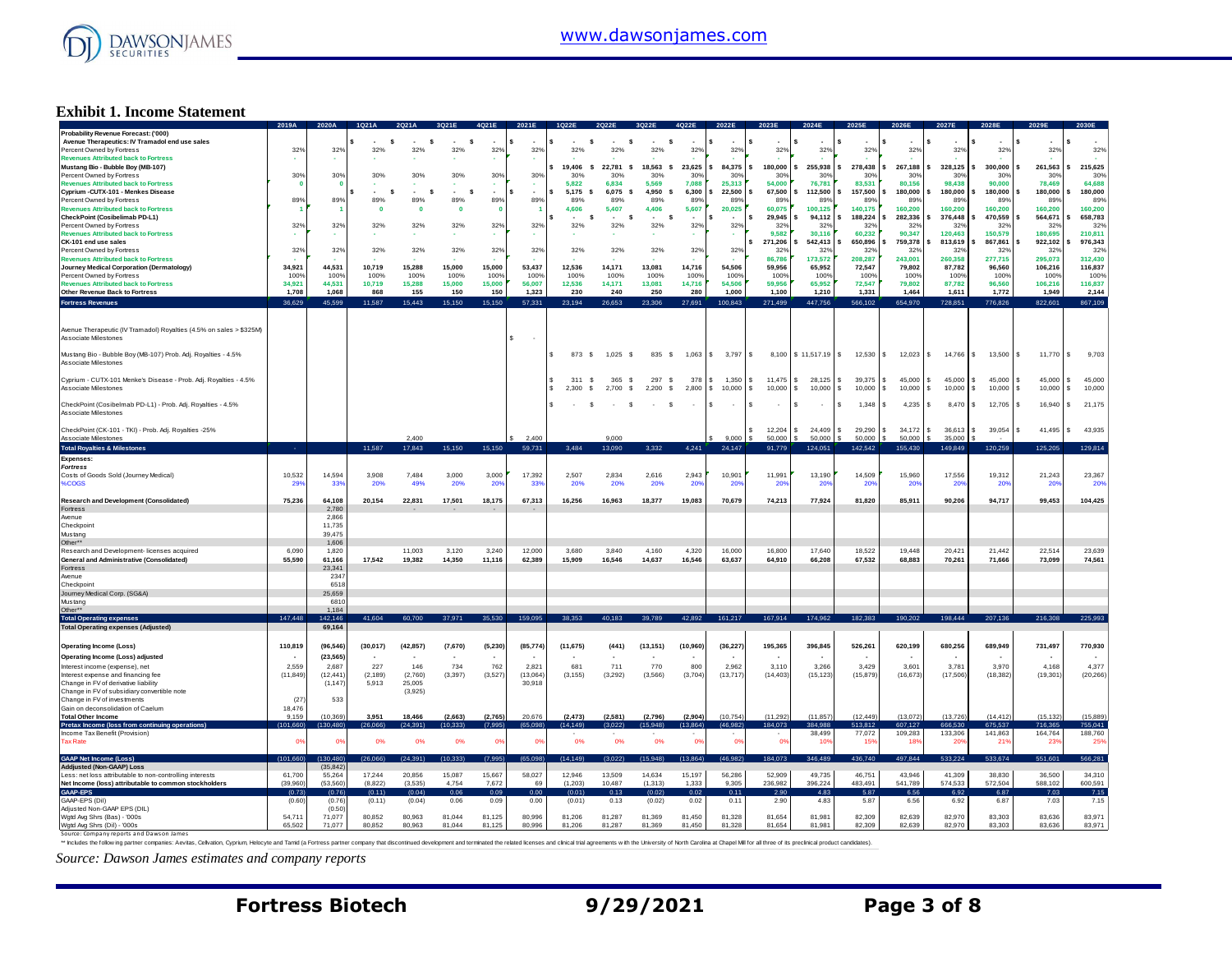

#### **Risk Analysis**

In addition to the typical risks associated with development stage specialty pharmaceutical companies, potential risks specific to Fortress Biotech are as follows:

**Financial risk.** The company may need to raise capital in the marketplace in order to successfully push its products into the next phase, and there can be no assurances that the company will be able to successfully raise capital and/or do so on favorable terms.

**Clinical and regulatory risk**. Lead products must start and complete clinical trials. Trials may not produce results sufficient for regulatory approval.

**Partnership risk.** Fortress Biotech may seek partnerships for clinical development support and commercialization. We have no specific knowledge of any discussions with possible partners today, and there can be no assurances that the company will be able to secure a favorable partnership.

**Commercial risk.** There are no assurances that the company will be able to secure favorable pricing, commercially launch products, and achieve significant market share to become profitable.

**Legal and intellectual property risk.** The company may have to defend its patents and technical know-how, and there can be no assurances that the patents will not be infringed or will be held as valid if challenged, and or that the company may infringe on third parties' patents.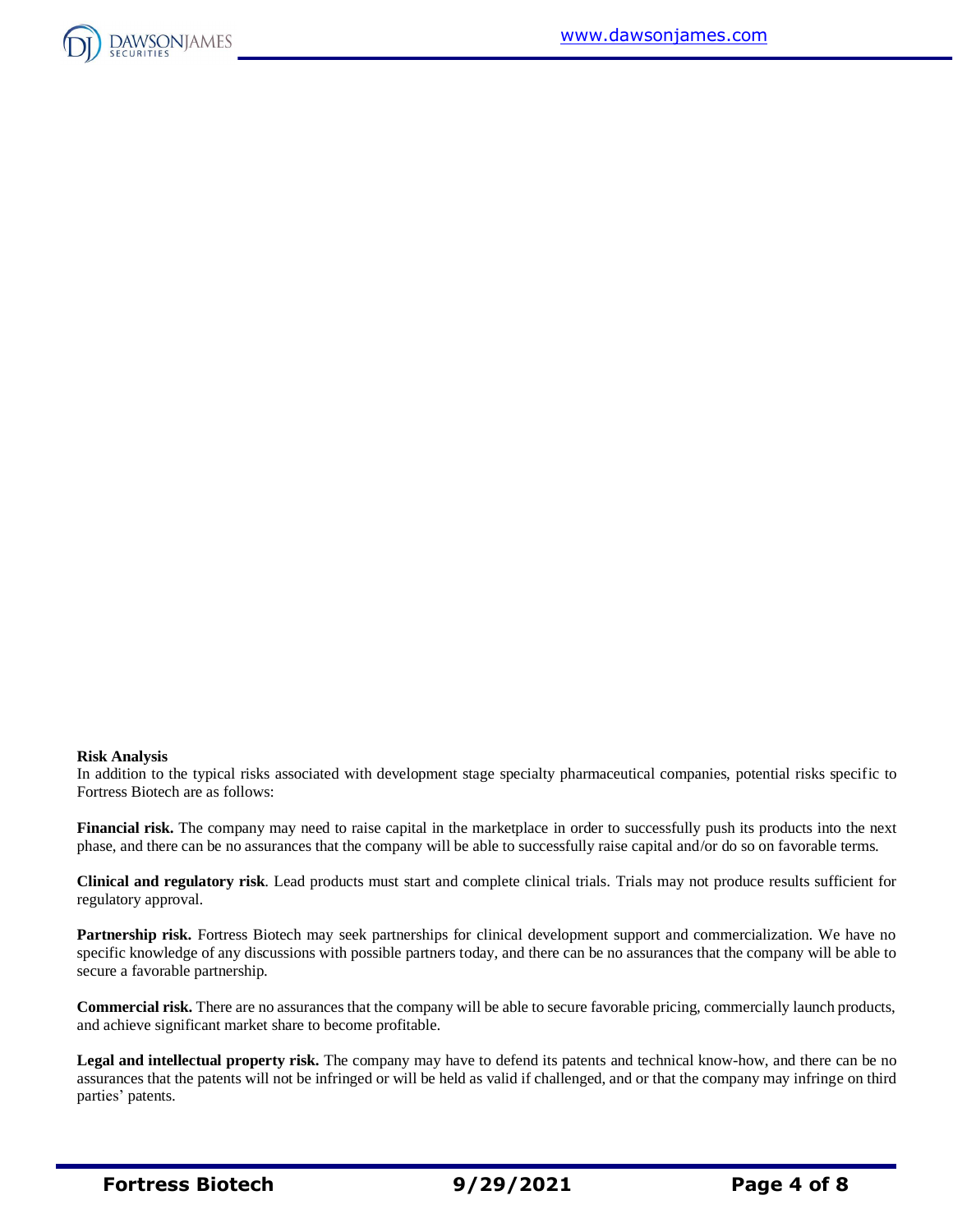

Companies mentioned in this report, working with Fortress and/or part of valuation discussion: Alexion (ALXN/NASDAQ)-Not covered. Astra Zeneca (AZN/NASDAQ) – Not Covered InvaGen Pharmaceuticals – (Private). St. Jude Children's Research Hospital (Private). Mustang Bio (MBIO/NASDAQ) – Not covered. Checkpoint Therapeutics (CKPT/NASDAQ) – Not covered. Avenue Therapeutics (ATXI/ NASDAQ) – Not covered. Caelum Biosciences (Private). Journey Medical Corporation (internal Fortress company). Cyprium Therapeutics (Private).

Fuji Yakuhin (subsidiary of Fuji-Japan – Not Covered)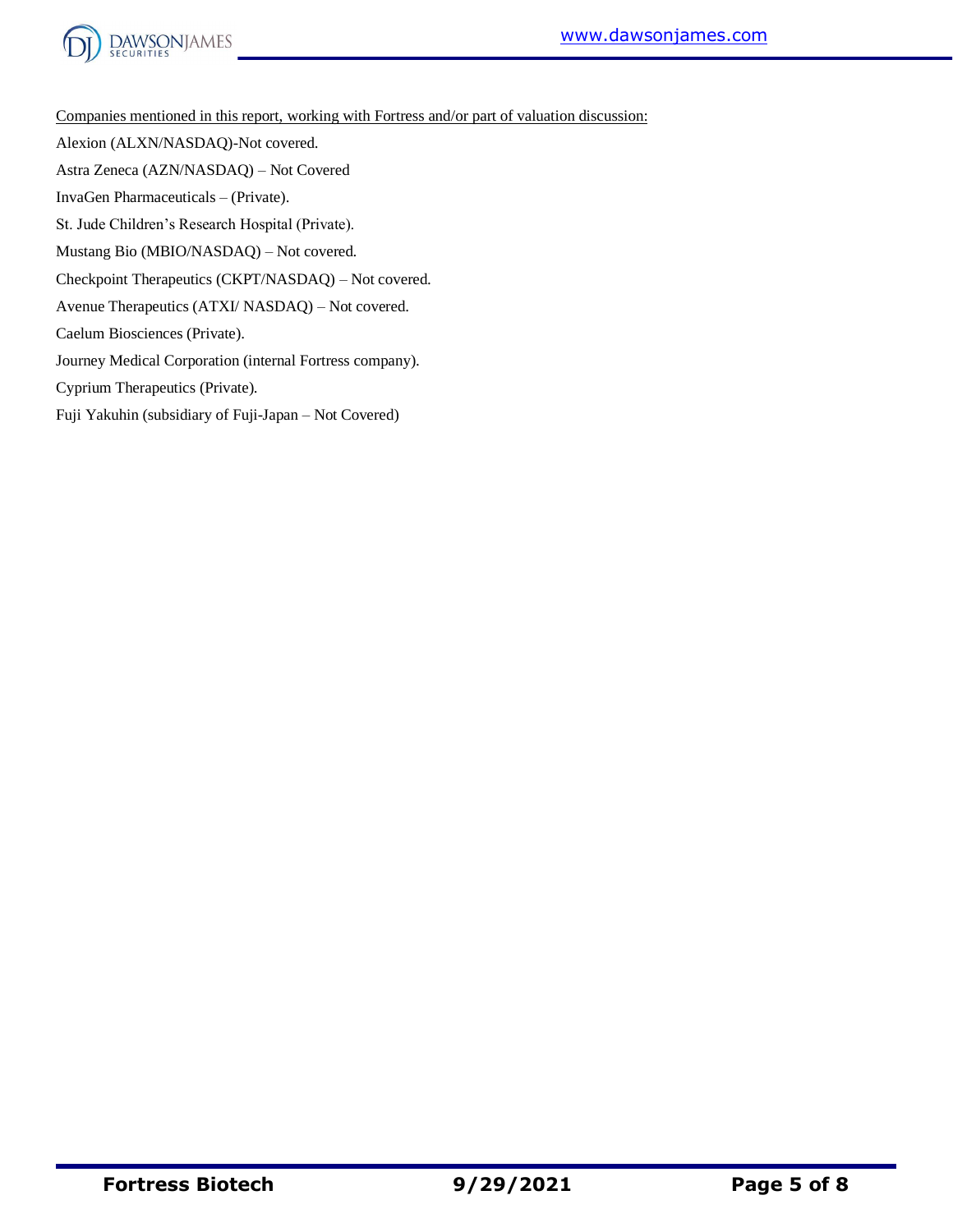

# **Important Disclosures:**

## **Price Chart:**



Dawson James Securities, Inc. (the "Firm") is a member of the Financial Industry Regulatory Authority ("FINRA") and the Securities Investor Protection Corporation ("SIPC").

The Firm does not make a market in the securities of the subject company(s). The Firm has not engaged in investment banking relationships with the subject company in the prior twelve months, as a manager or co-manager of a public offering and has received compensation resulting from those relationships. The Firm may seek compensation for investment banking services in the future from the subject company(s). The Firm has not received other compensation from the subject company(s) in the last 12 months for services unrelated to managing or co-managing of a public offering.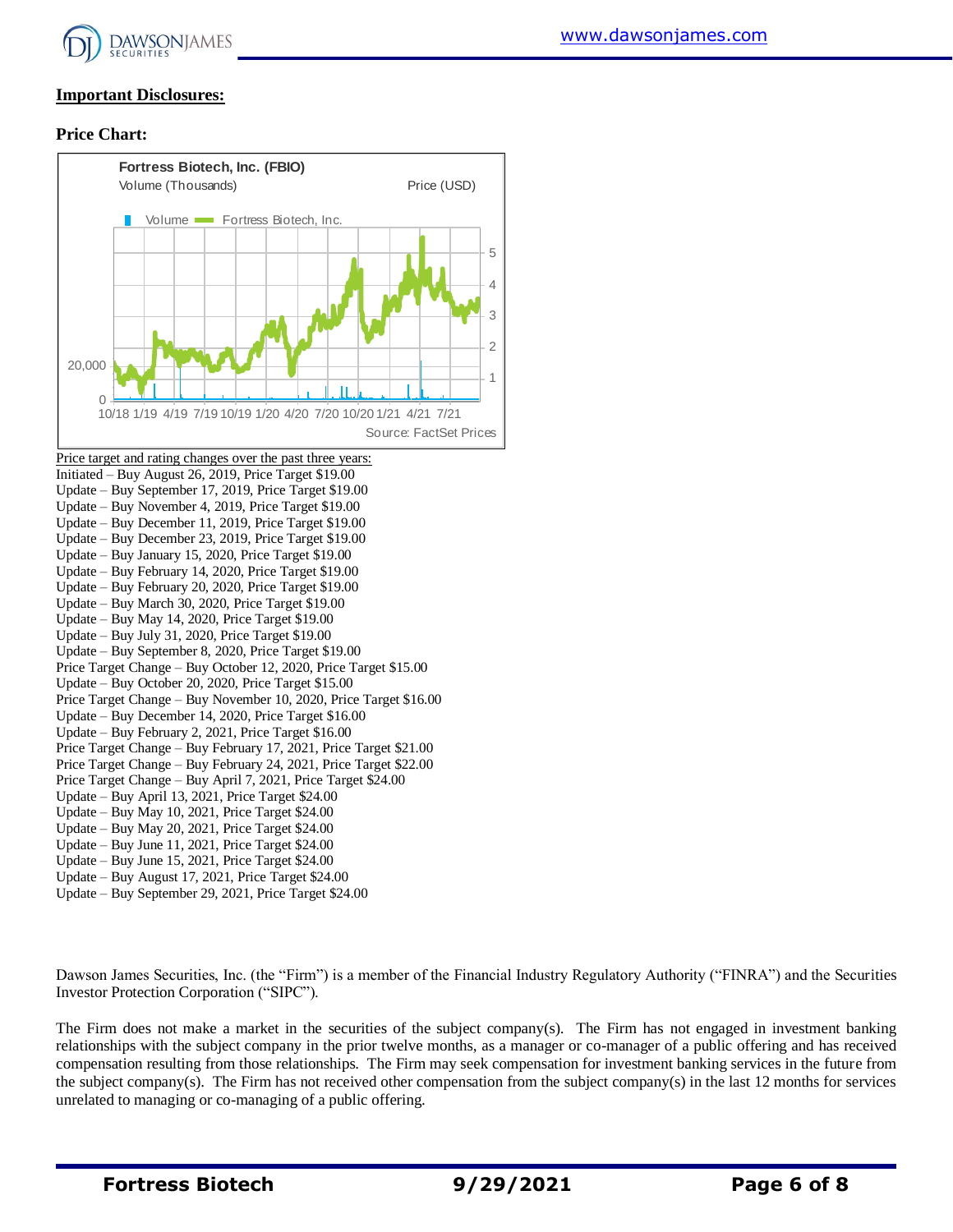

Neither the research analyst(s) whose name appears on this report nor any member of his (their) household is an officer, director or advisory board member of these companies. The Firm and/or its directors and employees may own securities of the company(s) in this report and may increase or decrease holdings in the future. As of August 31, 2021, the Firm as a whole did not beneficially own 1% or more of any class of common equity securities of the subject company(s) of this report. The Firm, its officers, directors, analysts or employees may affect transactions in and have long or short positions in the securities (or options or warrants related to those securities) of the company(s) subject to this report. The Firm may affect transactions as principal or agent in those securities.

Analysts receive no direct compensation in connection with the Firm's investment banking business. All Firm employees, including the analyst(s) responsible for preparing this report, may be eligible to receive non-product or service-specific monetary bonus compensation that is based upon various factors, including total revenues of the Firm and its affiliates as well as a portion of the proceeds from a broad pool of investment vehicles consisting of components of the compensation generated by investment banking activities, including but not limited to shares of stock and/or warrants, which may or may not include the securities referenced in this report.

Although the statements in this report have been obtained from and are based upon recognized statistical services, issuer reports or communications, or other sources that the Firm believes to be reliable, we cannot guarantee their accuracy. All opinions and estimates included in this report constitute the analyst's judgment as of the date of this report and are subject to change without notice.

# **Information about valuation methods and risks can be found in the "VALUATION" and "RISK ANALYSIS" sections of this report.**

The securities of the company discussed in this report may be unsuitable for investors depending on their specific investment objectives and financial position. This report is offered for informational purposes only and does not constitute an offer or solicitation to buy or sell any securities discussed herein in any jurisdiction where such would be prohibited. Additional information is available upon request.

## **Rating Definitions:**

- 1) **Buy**: the analyst believes the price of the stock will appreciate and produce a total return of at least 20% over the next 12-18 months;
- 2) **Neutral**: the analyst believes the price of the stock is fairly valued for the next 12-18 months;
- 3) **Sell**: the analyst believes the price of the stock will decline by at least 20% over the next 12-18 months and should be sold.

The following chart reflects the range of current research report ratings for all companies, followed by the analysts of the Firm. The chart also reflects the research report ratings relating to those companies for which the Firm has performed investment banking services.

| Current as of…              | Z/-AUR-ZI      |            |                |             |
|-----------------------------|----------------|------------|----------------|-------------|
|                             | Company        |            | Investment     |             |
|                             | Coverage       |            | <b>Banking</b> |             |
| <b>Ratings Distribution</b> | # of Companies | % of Total | # of Companies | % of Totals |
| Market Outperform (Buy)     | 26             | 72%        |                | 15%         |
| Market Perform (Neutral)    | 10             | 28%        |                | 0%          |
| Market Underperform (Sell)  |                | 0%         |                | 0%          |
| Total                       | 36             | 100%       |                | 11%         |

### Current as of… 27-Aug-21

## **Analyst Certification:**

The analyst(s) whose name appears on this research report certifies that 1) all of the views expressed in this report accurately reflect his (their) personal views about any and all of the subject securities or issuers discussed; and 2) no part of the research analyst's compensation was, is, or will be directly or indirectly related to the specific recommendations or views expressed by the research analyst in this research report; and 3) all Dawson James employees, including the analyst(s) responsible for preparing this research report, may be eligible to receive non-product or service-specific monetary bonus compensation that is based upon various factors, including total revenues of Dawson James and its affiliates as well as a portion of the proceeds from a broad pool of investment vehicles consisting of